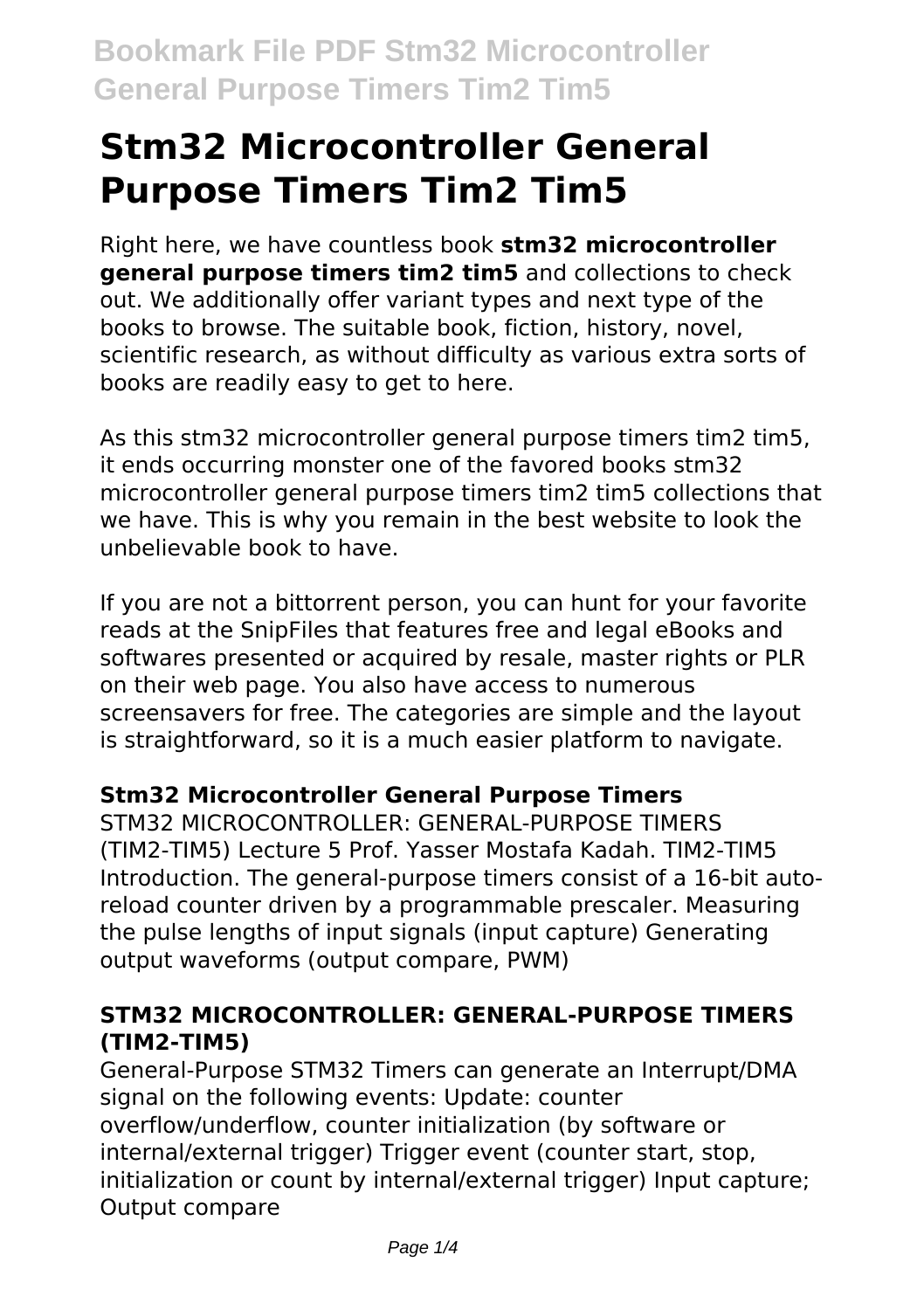# **Bookmark File PDF Stm32 Microcontroller General Purpose Timers Tim2 Tim5**

### **STM32 Timers Explained Tutorial - Timer Modes Examples ...**

Timer Overview. Typically most STM32 timers consist of a 16-bit auto reload counter and a 16-bit prescaler. The prescaler is responsible for dividing the incoming clock signal from a clock source as per our need. The auto-reload counter is loaded just we used to load timer registers of 8-bit MCUs.

## **STM32 Timers | Embedded Lab**

Advanced-control timers (TIM1 and TIM8) General-purpose timers (TIM9 to TIM14) Basic timers (TIM6&TIM7) Registers for STM32 Timer Example. RCC AHB1 peripheral clock enable register (RCC\_AHB1ENR) GPIO port mode register (GPIOx\_MODER) TIMx prescaler (TIMx\_PSC) TIMx auto-reload register (TIMx\_ARR) TIMx control register 1 (TIMx\_CR1) Programming for STM32 Timers

### **STM32 Timer With Example - embedded-work.com**

The X-CUBE-TIMCOOKER embedded software package is an expansion of the STM32Cube embedded software libraries. It provides applicative use cases for the general- purpose-timer peripherals embedded in STM32 microcontrollers.

#### **Applicative examples for STM32 general-purpose timers ...**

The STM32 timers are very versatile and provide multiple operating modes to off-load the CPU from repetitive and timecritical tasks, while minimizing interfacing circuitry needs. All STM32 timers (with the exception of the low-power timer and high resolution timer) are based on the same scalable architecture.

#### **Hello, and welcome to this presentation on the advanced ...**

STM32G031F4 - Mainstream Arm Cortex-M0+ MCU with 16 Kbytes of of Flash memory memory, 8 Kbytes RAM, 64 MHz CPU, 2x USART, timers, ADC, comm. I/F, 1.7-3.6V, STM32G031F4P6, STM32G031F4P3, STMicroelectronics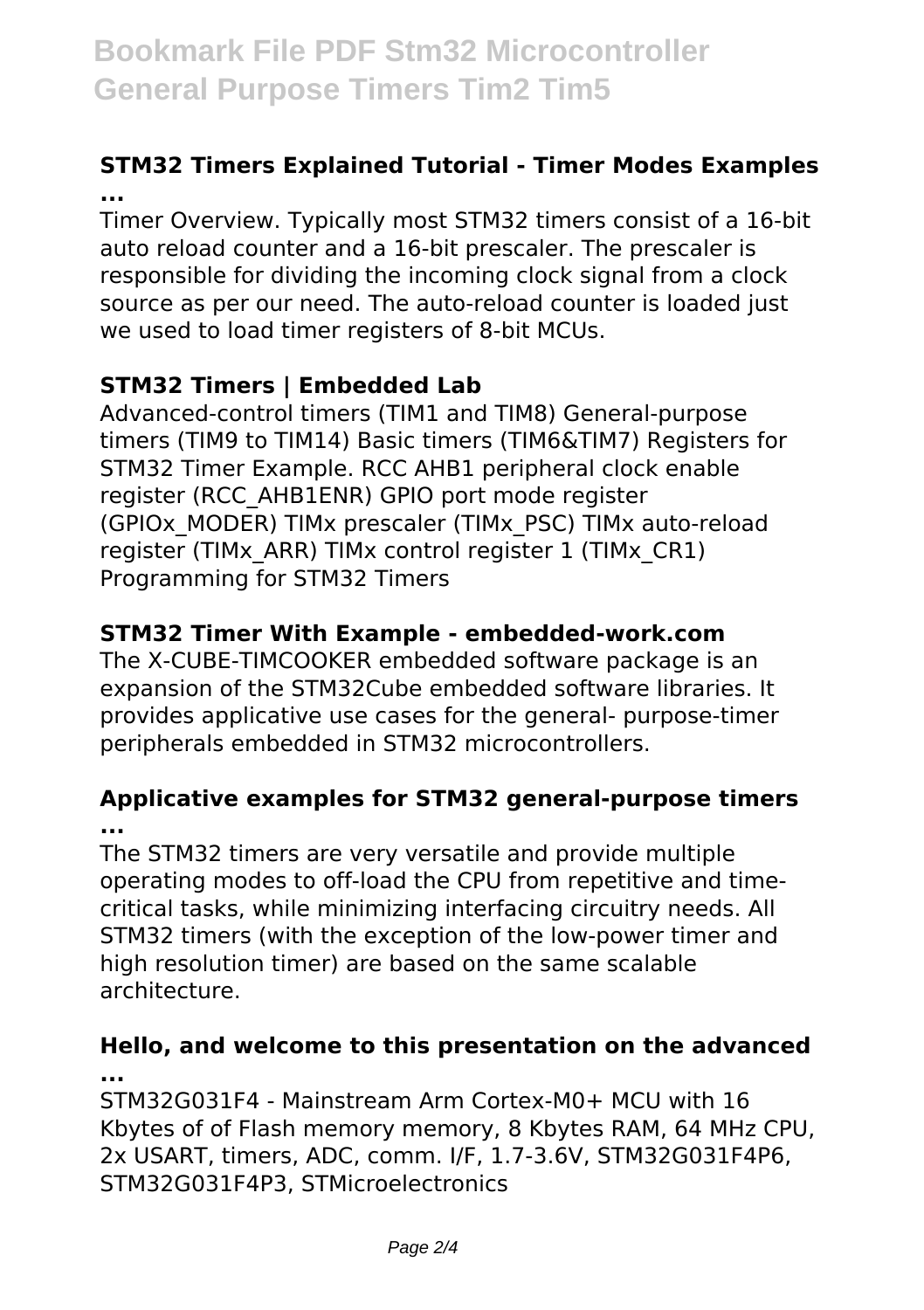# **Bookmark File PDF Stm32 Microcontroller General Purpose Timers Tim2 Tim5**

#### **STM32G031F4 - Mainstream Arm Cortex-M0+ MCU with 16 Kbytes ...**

A basic intro to timers to get you up and going. Further Videos we will dive into PWM, Input Capture, Output compare, timer interrupts...etc Timers is one of...

#### **Stm32 Intro To timers - YouTube**

The general purpose timers embedded by the STM32 microcontrollers share the same backbone structure; they differ only on the level of features embedded by a given timer peripheral. The level of features integration for a given timer peripheral is decided based on the applications field that it targets.

#### **AN4776 Application note - STMicroelectronics**

In TIMER Section the course covers, 1. Simple time-based generation using the basic timer in both polling and interrupt mode. 2. Timer interrupts and IRQ numbers, ISR implementation, callbacks, etc. 3. General purpose timer. 4. Working with Input Capture channels of General purpose timer. 5.

#### **Mastering Microcontroller : TIMERS, PWM, CAN, RTC,LOW ...**

The STM32 Family processors include general purpose timers that have a nice PWM function that can handle four channels of independently controlled duty cycles. In this article I will look at how to set these up for basic use suitable for the majority of applications that need PWM signals.

#### **PWM basics on the STM32 general purpose timers ...**

1. Simple time-based generation using the basic timer in both polling and interrupt mode. 2. Timer interrupts and IRQ numbers, ISR implementation, callbacks, etc. 3. General purpose timer. 4. Working with Input Capture channels of General purpose timer. 5. Interrupts, IRQs, ISRs, callbacks related to Input Capture engine of the general purpose ...

# **Mastering Microcontroller : TIMERS, PWM, CAN, RTC,LOW**

**...**

The STM32 is a family of microcontroller ICs based on the 32-bit